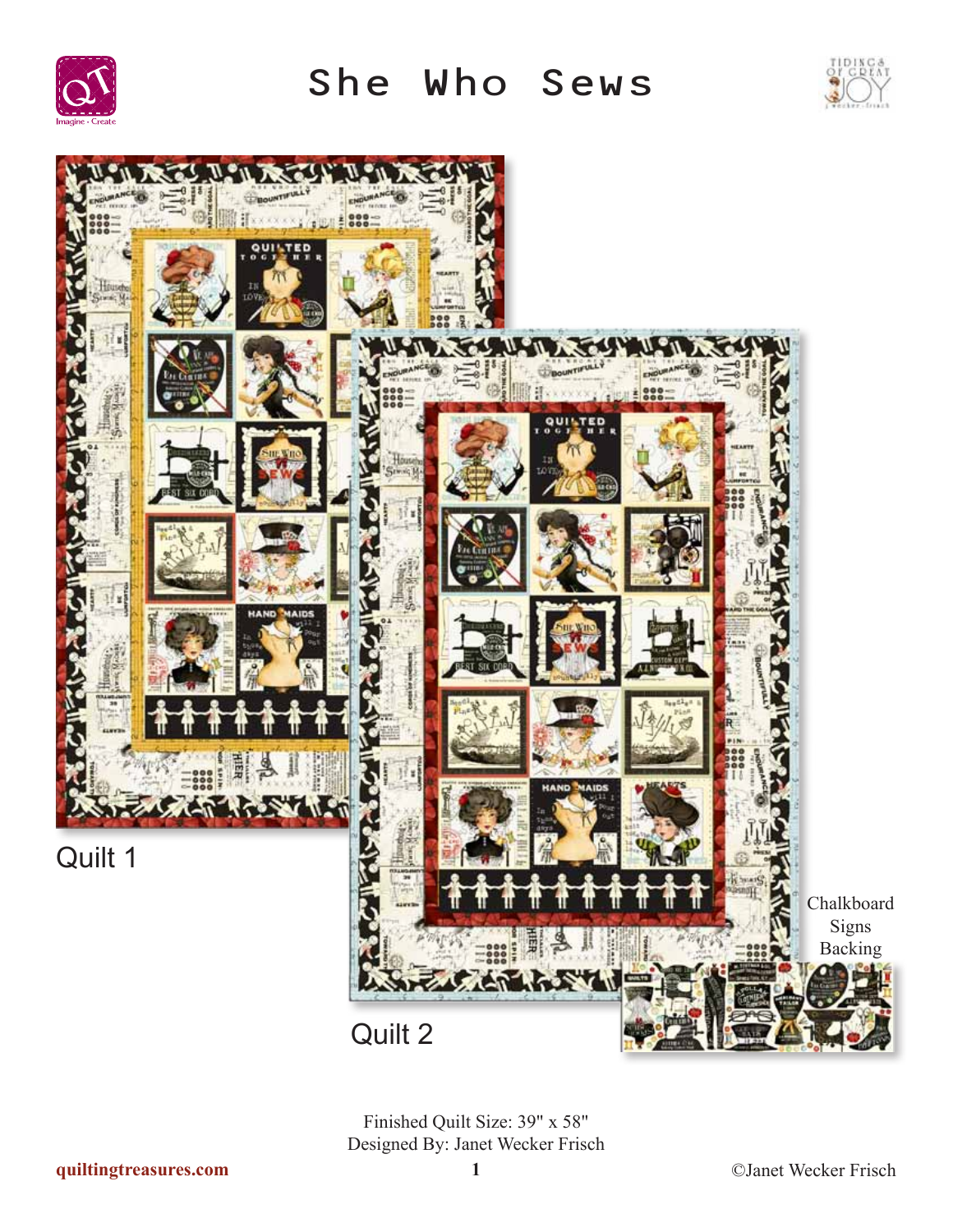

# She Who Sews





| FABRIC REOUIREMENTS                                                                                         |               |
|-------------------------------------------------------------------------------------------------------------|---------------|
|                                                                                                             |               |
| Design:                                                                                                     | Yards         |
| 23064 EJ                                                                                                    | 1 PANEL       |
| 23067 E                                                                                                     | $\frac{3}{4}$ |
| 23068 J                                                                                                     | $\frac{1}{2}$ |
| 23070 B<br>*Note: Binding for<br>quilt #2 only                                                              | $^{3}/_{4}$   |
| 23070 S<br>*Note: Inner frame<br>for quilt #1 only                                                          | $\frac{1}{2}$ |
| 23071 R<br>*Note: Binding for<br>quilt #1 only                                                              | $\frac{3}{4}$ |
| 23071 R<br>*Note: Inner frame<br>for quilt #2 only                                                          | $\frac{1}{2}$ |
| 23066 E<br>*This allows for<br>one width as<br>backing. Please<br>adjust if you prefer<br>a larger backing. | $1^{3}/_{4}$  |

# **Cutting Directions:**

*Note: All strips are cut across the width of the fabric unless noted otherwise.*

#### *Quilt #1 uses fabrics A, B, C, E and F. Quilt #2 uses fabrics A, B, C, D and G.*

## **A. 23064 EJ: Panel**

• Cut panel ¼" outside of design area.

## **B. 23067 E: Ecru/Black Toile**

• Cut (5)  $4\frac{1}{2}$ " strips; subcut two strips  $4\frac{1}{2}$ " x  $3\frac{1}{2}$ ". Sew remaining strips together end to end; press. Cut two strips 4½" x 45½".

## **C. 23068 J: Black/Ecru Girl Pattern Girl Print**

• Cut (5)  $2\frac{1}{2}$ " strips; subcut two strips  $2\frac{1}{2}$ " x  $38\frac{1}{2}$ ". Sew remaining strips together end to end; press. Cut two strips 2½" x 53½".

## **D. 23070 B: Blue Tape Measure Print**  *\*Binding for quilt #2*

• Cut (5) 4½" strips for binding. Note: Quilt was designed with a wide, decorative binding. If you prefer a traditional width binding, cut  $(5)$   $2\frac{1}{2}$ " strips instead.

# **E. 23070 S: Yellow Tape Measure Print** *\*Inner frame for quilt #1*

• Cut  $(4)$  3" strips.

## **F. 23071 R: Red Pincushion Print** *\*Binding for quilt #1*

• Cut (5) 4½" strips for binding. Note: Quilt was designed with a wide, decorative binding. If you prefer a traditional width binding, cut  $(5)$   $2\frac{1}{2}$ " strips instead.

## **G. 23071 R: Red Pincushion Print**

*\*Inner fame for quilt #2*

• Cut  $(4)$  3" strips.

# **Quilt Construction:**

- **1.** Center one inner frame strip (E or G) to center of one side of panel. Sew and press toward frame strips. Repeat for opposite side of panel.
- **2.** Center one inner frame strip to center of both top and bottom of panel. Sew and press toward frame strips.
- **3.** Trim framed panel to 26½" x 45½".